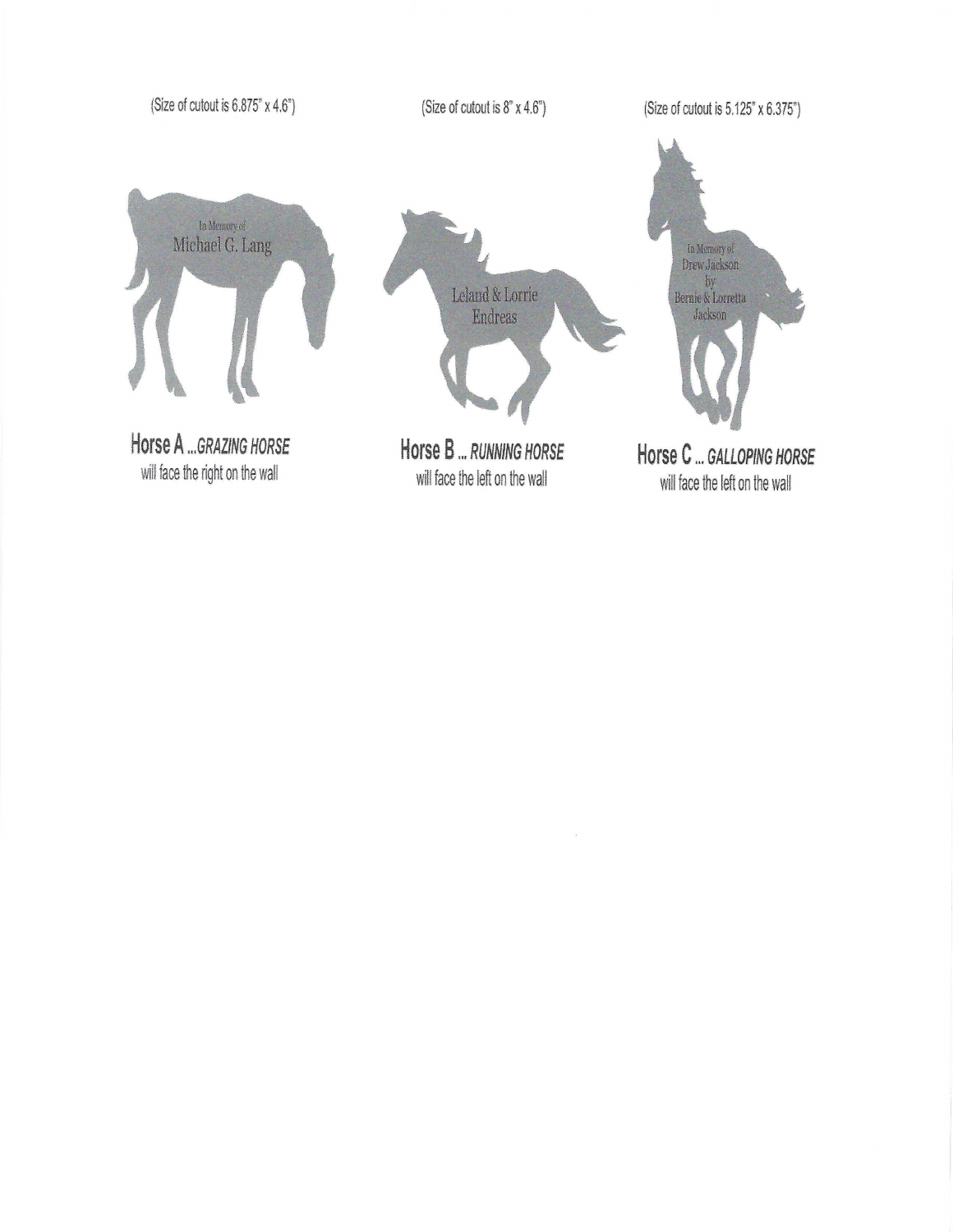

# PASO HERE WE COME!

## PLEASE PRINT CLEARLY WHAT YOU WOULD LIKE ON THE METAL HORSE

| Line 1:                                                                                                   |
|-----------------------------------------------------------------------------------------------------------|
| Line 2:                                                                                                   |
|                                                                                                           |
| Make checks payable to Redwings Horse Sanctuary. All donations are tax deductible.<br>Tax ID # 77-0269641 |
|                                                                                                           |
|                                                                                                           |
|                                                                                                           |
| Check one: Visa Mastercard Amex Discover                                                                  |
|                                                                                                           |
| Make checks navable to: Redwings Horse Sanctuary                                                          |

Mail to: PO Box 186 Paso Robles, CA 93447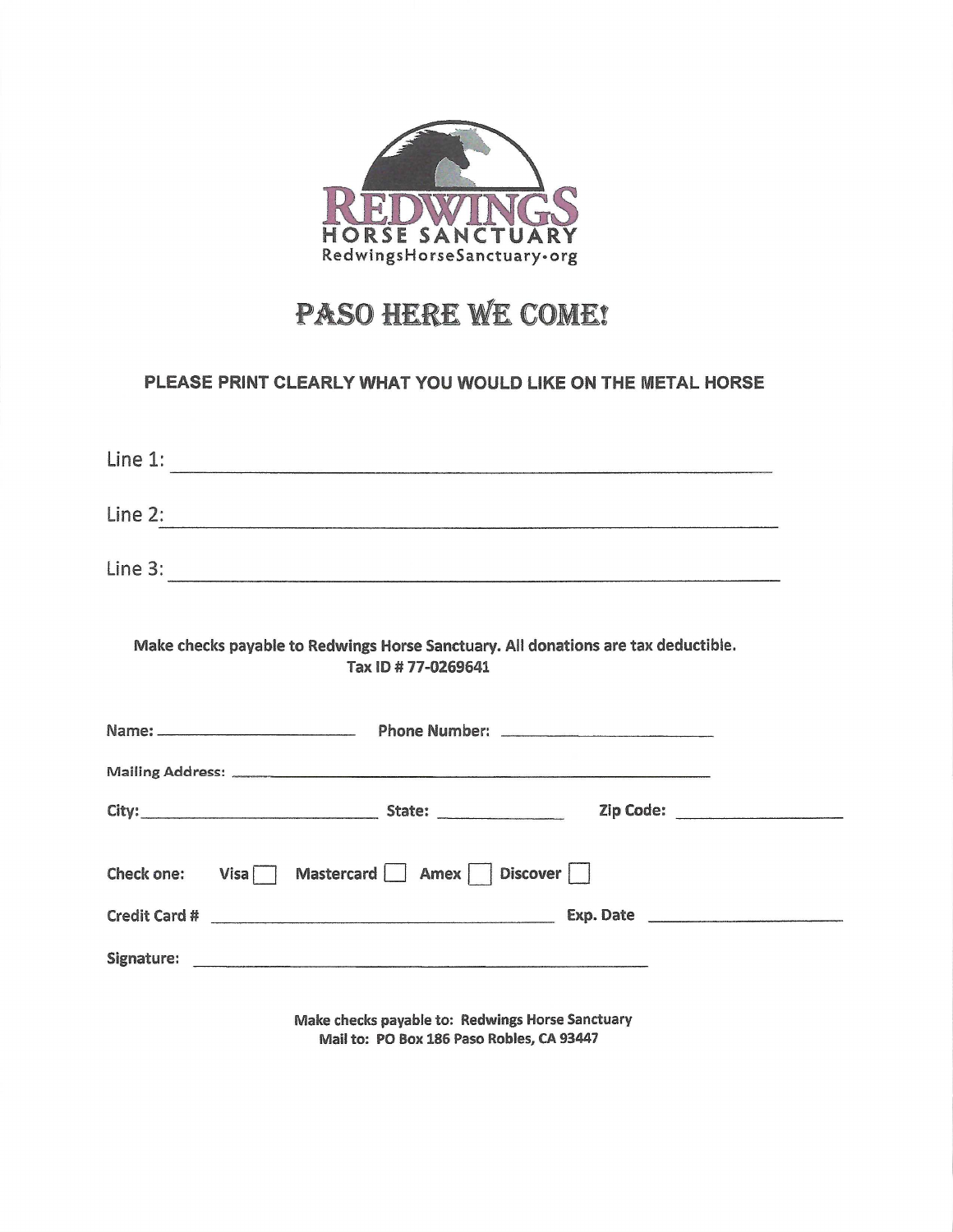

# PASO HERE WE COME!

### **PLEASE PRINT CLEARLY WHAT YOU WOULD LIKE ON THE PLAQUE**

|           | Line 1: $\frac{1}{2}$ $\frac{1}{2}$ $\frac{1}{2}$ $\frac{1}{2}$ $\frac{1}{2}$ $\frac{1}{2}$ $\frac{1}{2}$ $\frac{1}{2}$ $\frac{1}{2}$ $\frac{1}{2}$ $\frac{1}{2}$ $\frac{1}{2}$ $\frac{1}{2}$ $\frac{1}{2}$ $\frac{1}{2}$ $\frac{1}{2}$ $\frac{1}{2}$ $\frac{1}{2}$ $\frac{1}{2}$ $\frac{1}{2}$ $\frac{1}{2}$ $\frac$ |  |
|-----------|-----------------------------------------------------------------------------------------------------------------------------------------------------------------------------------------------------------------------------------------------------------------------------------------------------------------------|--|
| Line $2:$ |                                                                                                                                                                                                                                                                                                                       |  |
|           | Line 3: $\frac{1}{2}$ $\frac{1}{2}$ $\frac{1}{2}$ $\frac{1}{2}$ $\frac{1}{2}$ $\frac{1}{2}$ $\frac{1}{2}$ $\frac{1}{2}$ $\frac{1}{2}$ $\frac{1}{2}$ $\frac{1}{2}$ $\frac{1}{2}$ $\frac{1}{2}$ $\frac{1}{2}$ $\frac{1}{2}$ $\frac{1}{2}$ $\frac{1}{2}$ $\frac{1}{2}$ $\frac{1}{2}$ $\frac{1}{2}$ $\frac{1}{2}$ $\frac$ |  |
|           | Make checks payable to Redwings Horse Sanctuary. All donations are tax deductible.<br>Tax ID # 77-0269641                                                                                                                                                                                                             |  |
|           |                                                                                                                                                                                                                                                                                                                       |  |
|           |                                                                                                                                                                                                                                                                                                                       |  |
|           |                                                                                                                                                                                                                                                                                                                       |  |
|           | Check one: $Visa$ Mastercard     Amex     Discover                                                                                                                                                                                                                                                                    |  |
|           |                                                                                                                                                                                                                                                                                                                       |  |
|           |                                                                                                                                                                                                                                                                                                                       |  |

 **Make checks payable to: Redwings Horse Sanctuary Mail to: PO Box 186 Paso Robles, CA 93447**